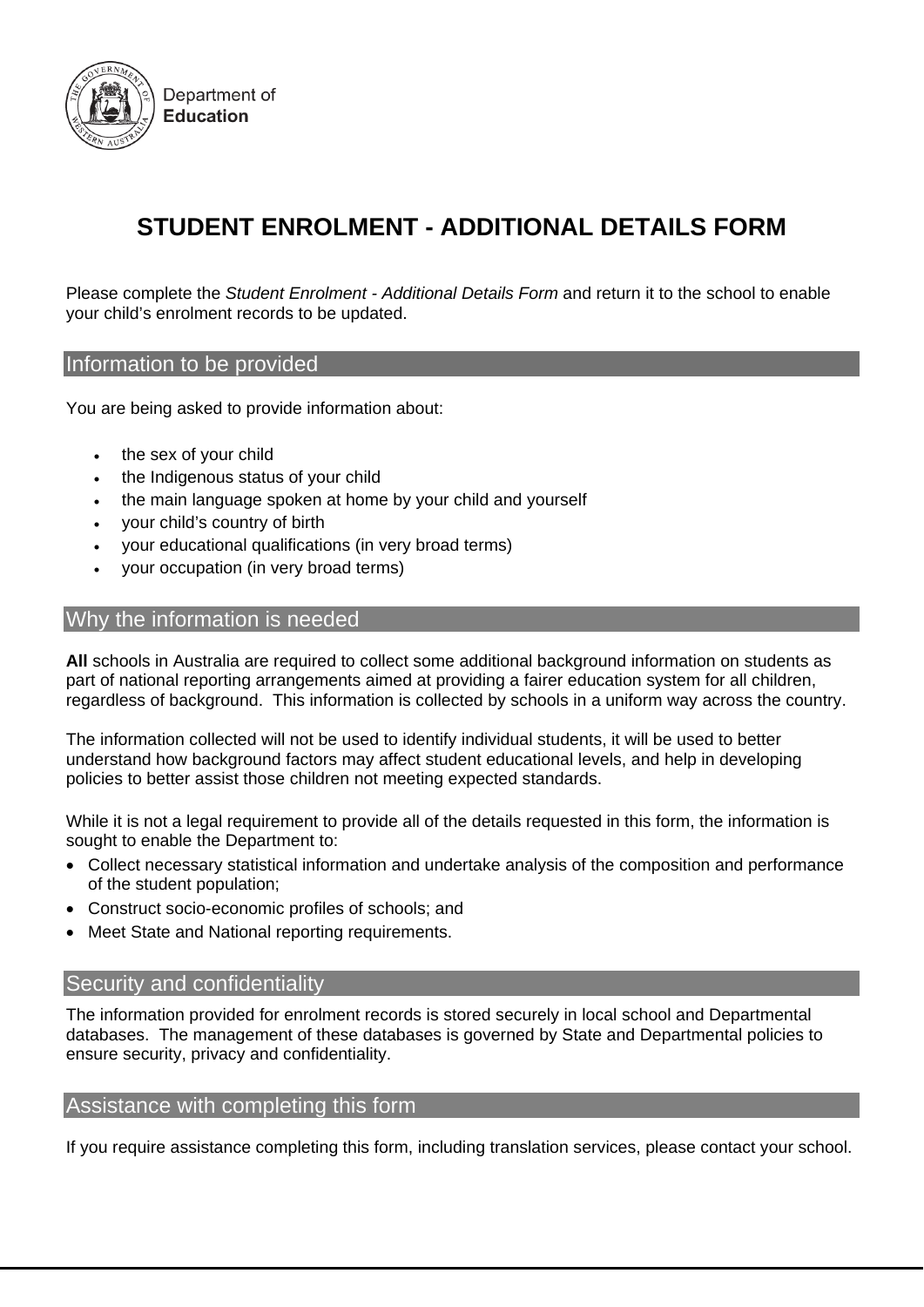# **STUDENT ENROLMENT – ADDITIONAL DETAILS FORM**

## **Student Details**

| Surname __________________________                                                                                                                                                | Date of Birth / /                                     |  |  |  |
|-----------------------------------------------------------------------------------------------------------------------------------------------------------------------------------|-------------------------------------------------------|--|--|--|
| 1 <sup>st</sup> Name ________________________                                                                                                                                     | 2 <sup>nd</sup> Name                                  |  |  |  |
|                                                                                                                                                                                   |                                                       |  |  |  |
|                                                                                                                                                                                   | Postcode _______                                      |  |  |  |
| Sex: $\begin{bmatrix} \end{bmatrix}$ Male<br>1 Female                                                                                                                             |                                                       |  |  |  |
|                                                                                                                                                                                   |                                                       |  |  |  |
| <b>Additional Student Information</b>                                                                                                                                             |                                                       |  |  |  |
| Is the student of Aboriginal or Torres Strait [ ] NO<br><b>Islander origin?</b><br>(For students of both Aboriginal and Torres Strait<br>Islander origin, mark both 'YES' boxes.) | [ ] YES, Aboriginal<br>I 1YES, Torres Strait Islander |  |  |  |

| Does the student mainly speak English at<br>home?                                                                                               | 1 YES<br>1 NO                                           |
|-------------------------------------------------------------------------------------------------------------------------------------------------|---------------------------------------------------------|
| Does the student speak a language other<br>than English at home?<br>(If more than one language, indicate the one that is<br>spoken most often.) | [ ] NO, English only<br>[ ] YES Other - please specify: |
| In which country was the student born?                                                                                                          | Australia<br>1 Other – please specify.                  |

If you have more than one child attending this school, please complete a separate update form for **each** child. However, if the Parent/Guardian/Carer information is the same for each child then complete those details only once and submit together with the Additional Student Information for all children. In that case, please write the names of brothers and sisters attending the school in the space provided below.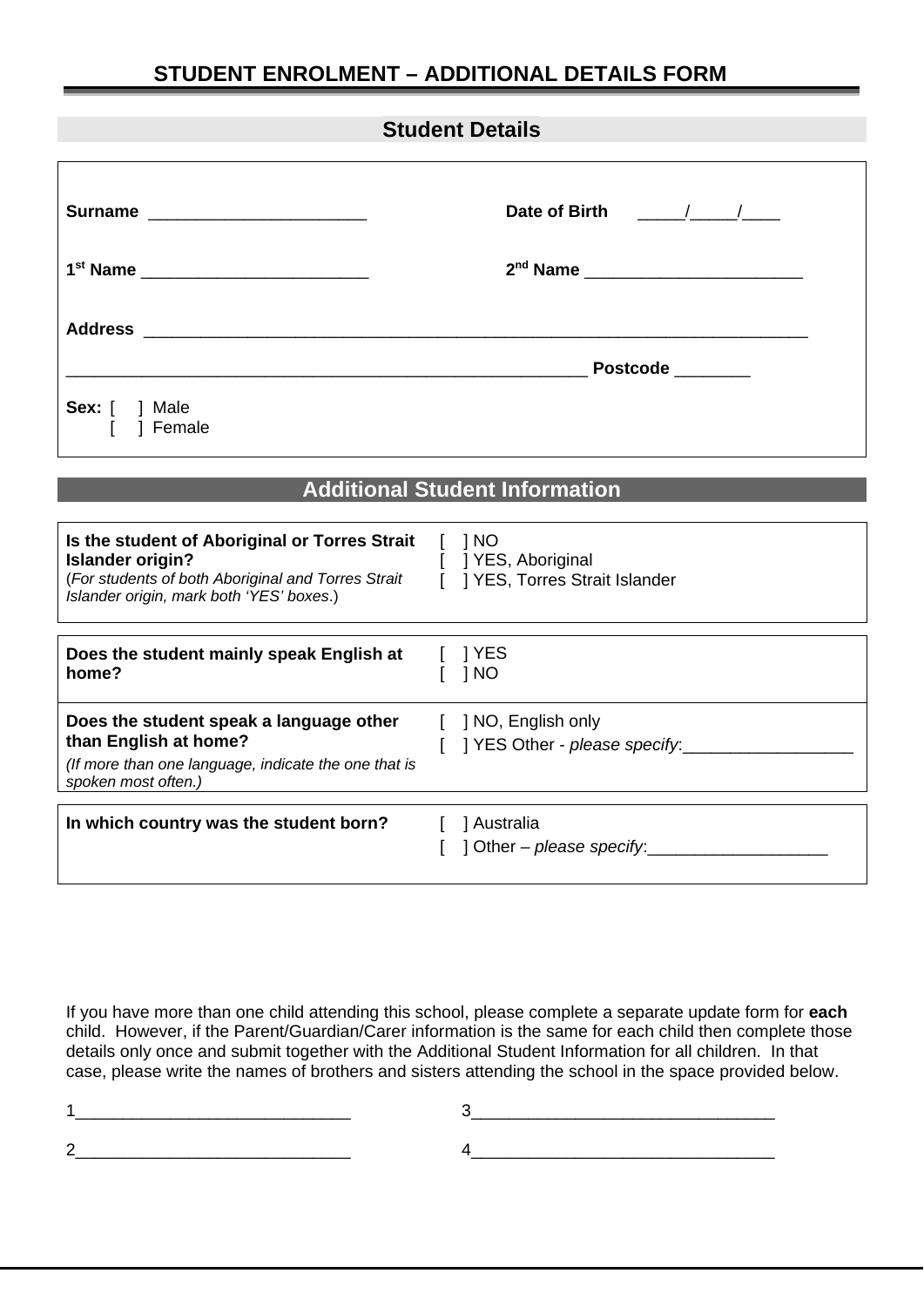| Parent/Guardian/Carer 1 | Additional Information |
|-------------------------|------------------------|
|-------------------------|------------------------|

| Surname                                                                                                                                                                                                                                                                           |                                                                                                                                              |  |  |
|-----------------------------------------------------------------------------------------------------------------------------------------------------------------------------------------------------------------------------------------------------------------------------------|----------------------------------------------------------------------------------------------------------------------------------------------|--|--|
| Do you mainly speak English at home?                                                                                                                                                                                                                                              | ] Yes<br>1 No                                                                                                                                |  |  |
| Do you speak a language other than<br><b>English at home?</b><br>(If more than one language, indicate the one that is<br>spoken most often.)                                                                                                                                      | [ ] No, English only<br>[ ] Yes Other, please specify: ________                                                                              |  |  |
| What is the highest year of primary or<br>secondary school you have completed?<br>(If you did not attend school, mark 'Year 9 or<br>equivalent or below')                                                                                                                         | [ ] Year 12 or equivalent<br>[ ] Year 11 or equivalent<br>[ ] Year 10 or equivalent<br>[ ] Year 9 or equivalent or below                     |  |  |
| What is the level of the highest qualification [ ] Bachelor degree or above<br>you have completed?                                                                                                                                                                                | ] Advanced diploma/Diploma<br>] Certificate I to IV (including trade certificate)<br>No non-school qualification                             |  |  |
| What is your occupation group?                                                                                                                                                                                                                                                    | (Write 1, 2, 3, 4 or 8)                                                                                                                      |  |  |
| Please select the appropriate parental occupation group from the list provided. If you are not currently in paid work,<br>but have had a job in the last 12 months, please use your last occupation. If you have not been in paid work in the<br>last 12 months, enter '8' above. |                                                                                                                                              |  |  |
| <b>Parent/Guardian/Carer 2</b><br><b>Additional Information</b>                                                                                                                                                                                                                   |                                                                                                                                              |  |  |
|                                                                                                                                                                                                                                                                                   |                                                                                                                                              |  |  |
| <b>Surname</b>                                                                                                                                                                                                                                                                    | <b>First Name</b>                                                                                                                            |  |  |
| Do you mainly speak English at home?                                                                                                                                                                                                                                              | [ ] Yes<br>1 No                                                                                                                              |  |  |
| Do you speak a language other than<br><b>English at home?</b><br>(If more than one language, indicate the one that is<br>spoken most often.)                                                                                                                                      | [ ] No, English only<br>Yes Other, please specify:                                                                                           |  |  |
| What is the highest year of primary or<br>secondary school you have completed?<br>(If you did not attend school, mark 'Year 9 or<br>equivalent or below')                                                                                                                         | [ ] Year 12 or equivalent<br>  Year 11 or equivalent<br>] Year 10 or equivalent<br>] Year 9 or equivalent or below                           |  |  |
| What is the level of the highest qualification<br>you have completed?                                                                                                                                                                                                             | ] Bachelor degree or above<br>] Advanced diploma/Diploma<br>Certificate I to IV (including trade certificate)<br>No non-school qualification |  |  |
| What is your occupation group?                                                                                                                                                                                                                                                    | (Write 1, 2, 3, 4 or 8)                                                                                                                      |  |  |